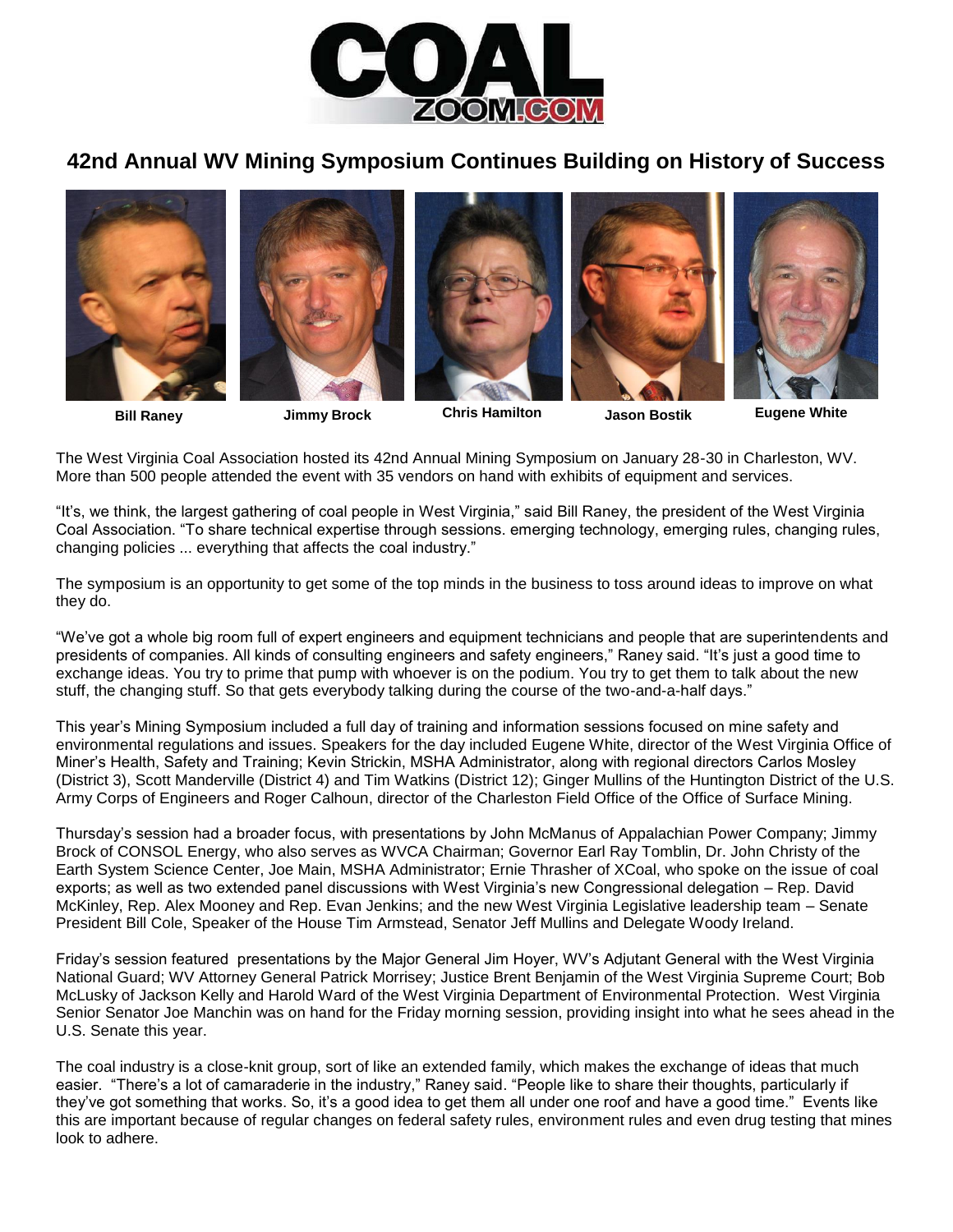"Every day, there are new innovations that come along," Raney said. "Hopefully, they'll reduce costs and be every bit as effective." West Virginia faces different challenges than other states do not. This is why state legislators are working with the coal industry to help in cost-cutting efforts. "There are things that we do here in West Virginia that are unique compared to what is done in other states," said Raney. "That causes our costs to be higher than other states and thereby kicks us out of competition. So, what we have to do is make sure we don't jeopardize safety or the environment." This is one reason why representatives from Kentucky, Pennsylvania, Virginia and even Maryland, which only mines coal in two counties, attend the West Virginia symposium.

"They're here to find out how we do it, because we've got the best coal miners in the world and probably the toughest regulatory and physical environment anywhere in the world," Raney said. "But we're able to do it as the second-leading coal-producing state in the country. We've maintained that position and we want to get better at it."

The Thursday and Friday sessions also featured awards ceremonies for mine safety and environmental work.







**Asst. Sec. Joe Main Joel Watts Kevin Stricklin Gov. Earl Ray Tomblin Ernie Thrasher**









**Martin Consultants PEMCO**



**WVU Mining Extension WVU Mining Students**

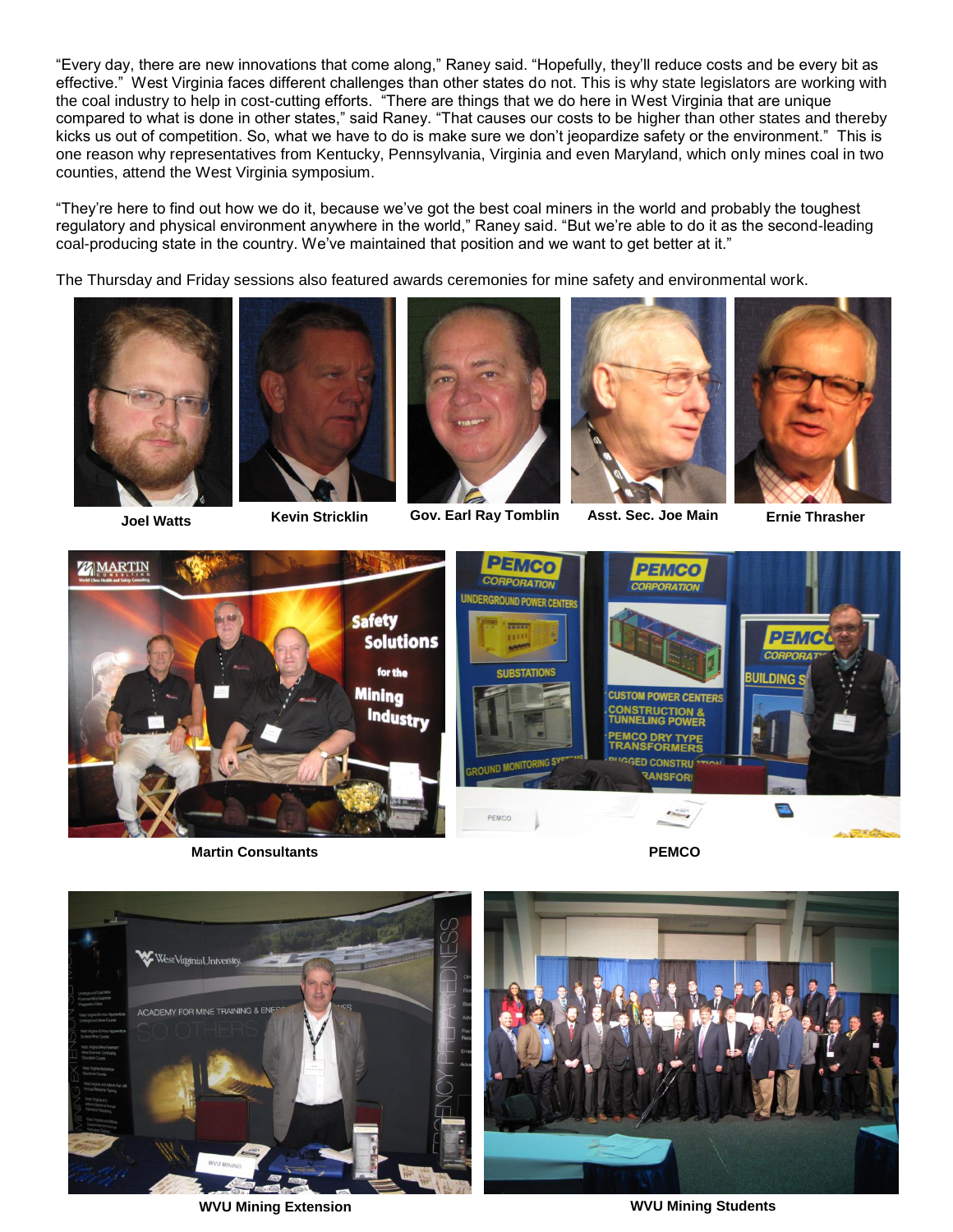# **54 Coal Industry Firms Recognized for Commitment to Workplace Safety**

Mine safety is a central focus of West Virginia's coal industry. During the January 29th session of the 42nd Annual West Virginia Mining Symposium in Charleston, 54 mining and service companies were recognized for their commitment to exemplary safety performance in 2014. Topping the list of award winners was Catenary Coal Company's Samples Mine, of Kanawha County, which took home the Barton B. Lay Milestones of Safety Award.

"Our member companies strive each day to provide their employees with the safest possible workplace," said Chris Hamilton, senior vice president of the West Virginia Coal Association. "They have set a standard with their focus on reducing workplace injuries and getting everyone home at the end of their shifts. We applaud their hard work and dedication to this, our most important responsibility."

The Mountaineer Guardian Awards are presented each year to mining companies that have demonstrated a commitment to safety standards. Inspectors for the West Virginia Office of Mine Health Safety and Training nominate the companies based on numerous criteria. The Eustace Frederick Award will be presented at a later date.

Full List of Mountaineer Guardian Award Winners:

Barton B. Lay Milestones of Safety Award Surface Mines Catenary Coal Company, Samples Mine, Kanawha County

### **REGION 1**

### **Underground**

Red Bone Mining Company, Crawdad #1 Ten Mile Coal Company, Inc, Ten Mile #4 Mine Tunnel Ridge, LLC, Sentinel Mine Wolf Run Mining Company, Sentinel Mine

#### **Surface**

LP Mineral, LLC, Humphrey No. 7 LP Mineral, LLC – Ralph Six Preparation Plants ACI Tygart Valley, Leer Prep Plant Carter Roag Coal Co., Star Bridge Plant Tunnel Ridge, LLC, Prep Plant Quarry Operation LP Mineral, LLC, Humphrey Quarry #1 Independent Contractor Walker Machinery, Statewide

### **REGION 2**

#### **Underground**

XMV, Inc., #35 Mine Spartan Mining Company, Lower War Eagle Mine Spartan Mining Company, Road Fork #51 Mine Raw Coal Mining, Inc., Sewell R Mine Pinnacle Mining Company, LLC, Pinnacle Mine Brooks Run Mining, Cucumber Mine

#### **Surface**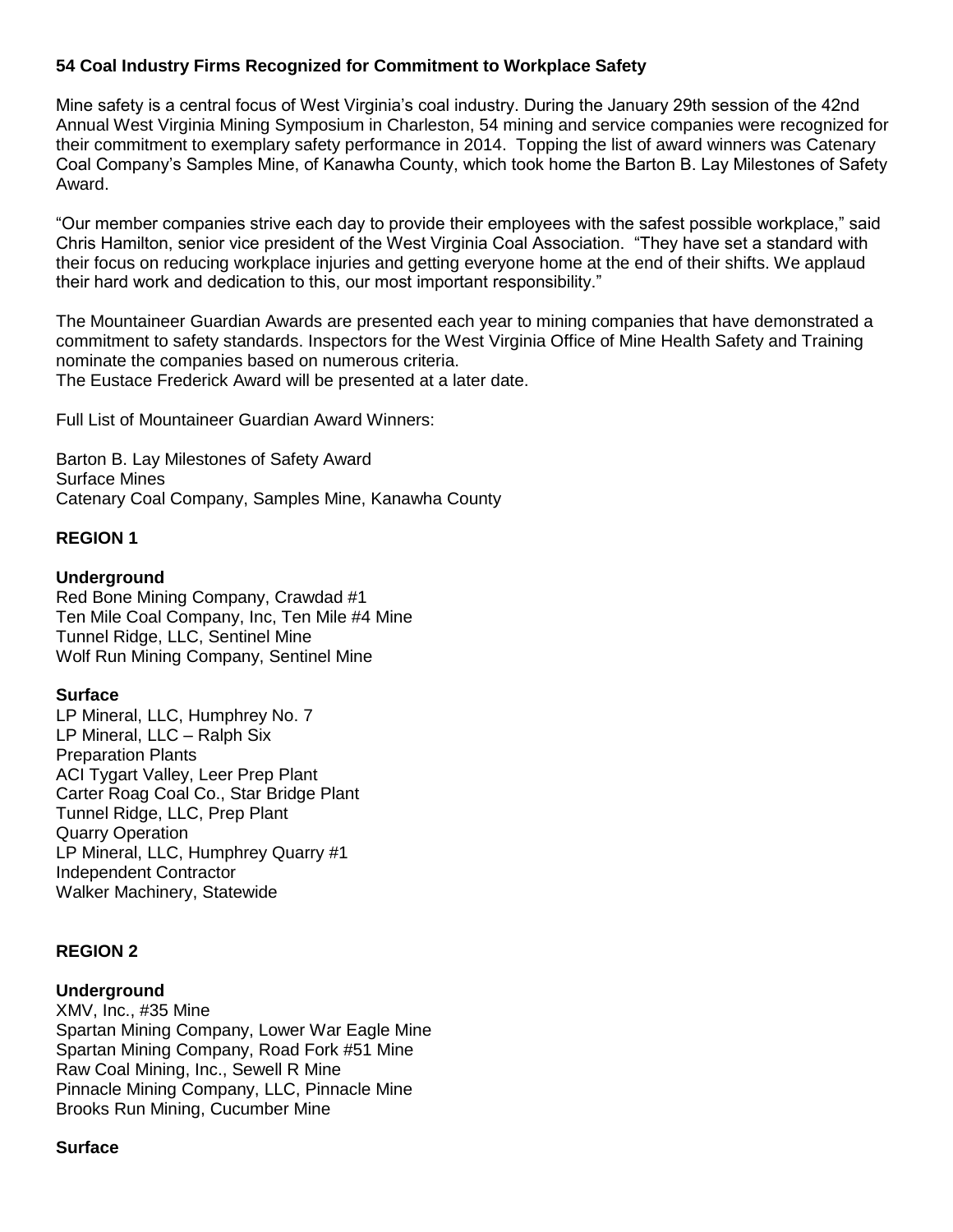Extra Energy, Inc., Low Gap Surface Mine Chestnut Land Holdings, LLC, Dalton Branch Refuse Onyx Energy, LLC, Weyanoke Surface Mine Extra Energy, Inc., State Line Surface Mine Extra Energy, Inc., Easter Ridge Surface Mine Preparation Plants Pinnacle Mining Co., LLC, Pinnacle Preparation Plant Litwar Processing Company, LLC, Litwar Processing Plant Independent Contractor Keyrock, Energy, Inc.

### **REGION 3**

### **Underground**

Mingo Logan Coal Co., Mountaineer II Mine Emerald Processing, LLC, Eagle Mine Elk Run Coal Co., Inc., Round Bottom Powellton Aracoma Coal Co., Inc., Hernshaw Mine Elk Run Coal Co., Inc., Rockhouse Powellton Mine

### **Surface**

Independence Coal Co., Twilight MTR/Progress Highland Mining Company, Reylas Surface Coal River Mining, LLC, Mine No. 6 Cliffs Logan County Coal, LLC, Tony's Fork Mine Thunder Hill Coal Co., Callisto Mine Preparation Plants Emerald Processing, LLC, South Hollow Plant Coal River Processing, LLC, Fork Creek Prep Plant Cliffs Logan County Coal, LLC, Saunders Prep Plant

### **REGION 4**

#### **Underground**

Maple Coal Company, Maple Coal No. 1 Mine Selah Corporation, Mine No. 2 ICG Beckley, LLC, Beckley Pocahontas Mine Kingston Mining, Kingston #1 Mine Speed Mining, American Eagle Mine Remington LLC, Winchester Mine

#### **Surface**

Maple Coal Company, Maple Coal No. 1 Mine JMAC Leasing, Inc., Briar Mountain Mine ARJ Construction Company, No. 1 Surface Mine South Fork Coal Co., LLC, Blue Knob Surface Elk Run Coal Co., Inc., Republic Energy Mine Preparation Plants Maple Coal Co., Maple Preparation Plant ICG Beckley, LLC, Beckley Pocahontas Plant

Brooks Run Mining Co., No. 1 Preparation Plant Simmons Fork Mining, Inc., Pax Loadout Catenary Coal Company, Tom's Fork Loadout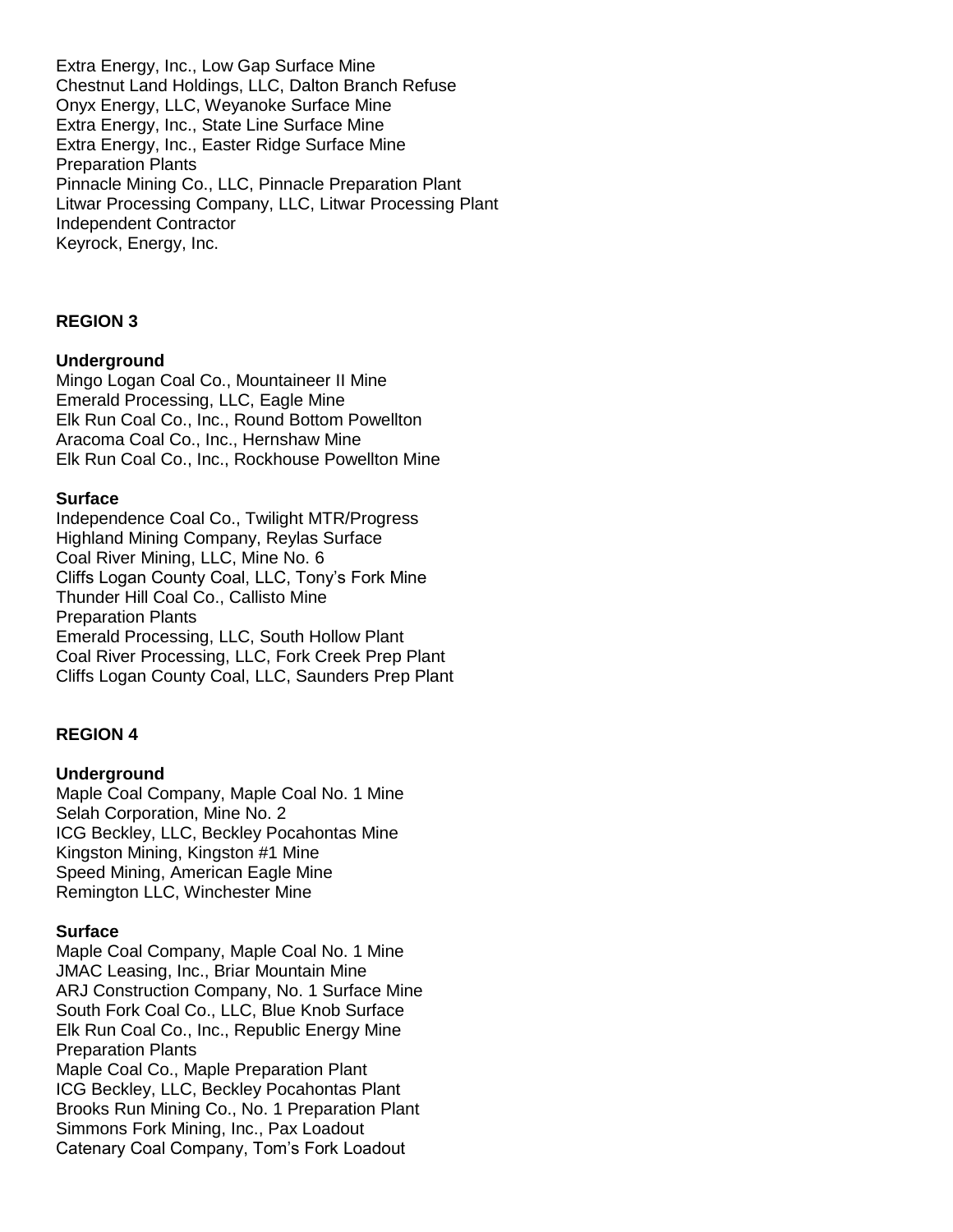# **WV Mining Operations Honored For Environmental Stewardship**

Xinergy Ltd.'s South Fork Coal Company Clearco Preparation Plant in Greenbrier County claimed the state's top award for environmental stewardship – the Greenlands Award – at the West Virginia Coal Association's 42st Annual West Virginia Mining Symposium held January 28th-30th in Charleston. Also during the Symposium, twelve other operations were recognized for their commitment to the environment as being some of the nation's top operations.

In presenting the Greenlands Award to Xinergy's Clearco Preparation Plant, West Virginia Coal Association Vice President Jason Bostic said, "This award is for their work to maximize protection of the regional ecosystem while considering the welfare, concerns, and issues of residents."

Mingo Logan Coal Company's Left Fork Surface Mine in Boone and Logan Counties received the National Wild Turkey Federation Award for its work in restoring former surface mine land for wildlife habitat. Bostic said Mingo Logan's work goes "above and beyond normal reclamation requirements in an effort to attract wild turkey and a variety of other wildlife species to the reclaimed sites through the development of food sources, water and areas of cover."

"These winners demonstrate the importance our industry places on being environmentally responsible," Bostic said. "Our companies are at the cutting edge of the science of environmental reclamation, recognized the world over for their work."

"We would like to congratulate Xinergy, Mingo Logan and all the other companies who were recognized for their hard work and responsible reclamation," said Bill Raney, president of the West Virginia Coal Association. "Each of these companies goes far beyond what is required to restore former mine lands. We always say our West Virginia coal miners are the real environmentalists. When you look at the work that is actually done there is no doubt about the accuracy of that statement."

### **Reclamation Awards**

### **Greenlands Award**

Xinergy Ltd/South Fork Coal Company, Clearco Preparation Plant – Greenbrier County

### **National Wild Turkey Federation Award**

Mingo Logan/Left Fork Surface Mine – Boone & Logan Counties

### **Good Neighbor and Community Outreach Award**

Coal-Mac, Inc. / Pine Creek No. 1 Surface Mine – Mingo County

# **AML Award -- North**

Eastern Arrow/Whitman Barbie Highwall #1 – Monongalia County

### **AML Award -- North**

Green Mountain Company/Colliers Sportsman Club Highway – Brooke County

# **Refuse Reclamation / Northern Region**

Arch Coal Co./Sentinel Complex – Barbour County

### **Refuse Reclamation / Southern Region**

Greenbrier Smokeless Coal Co./Buck Lilly Mining Complex – Greenbrier County